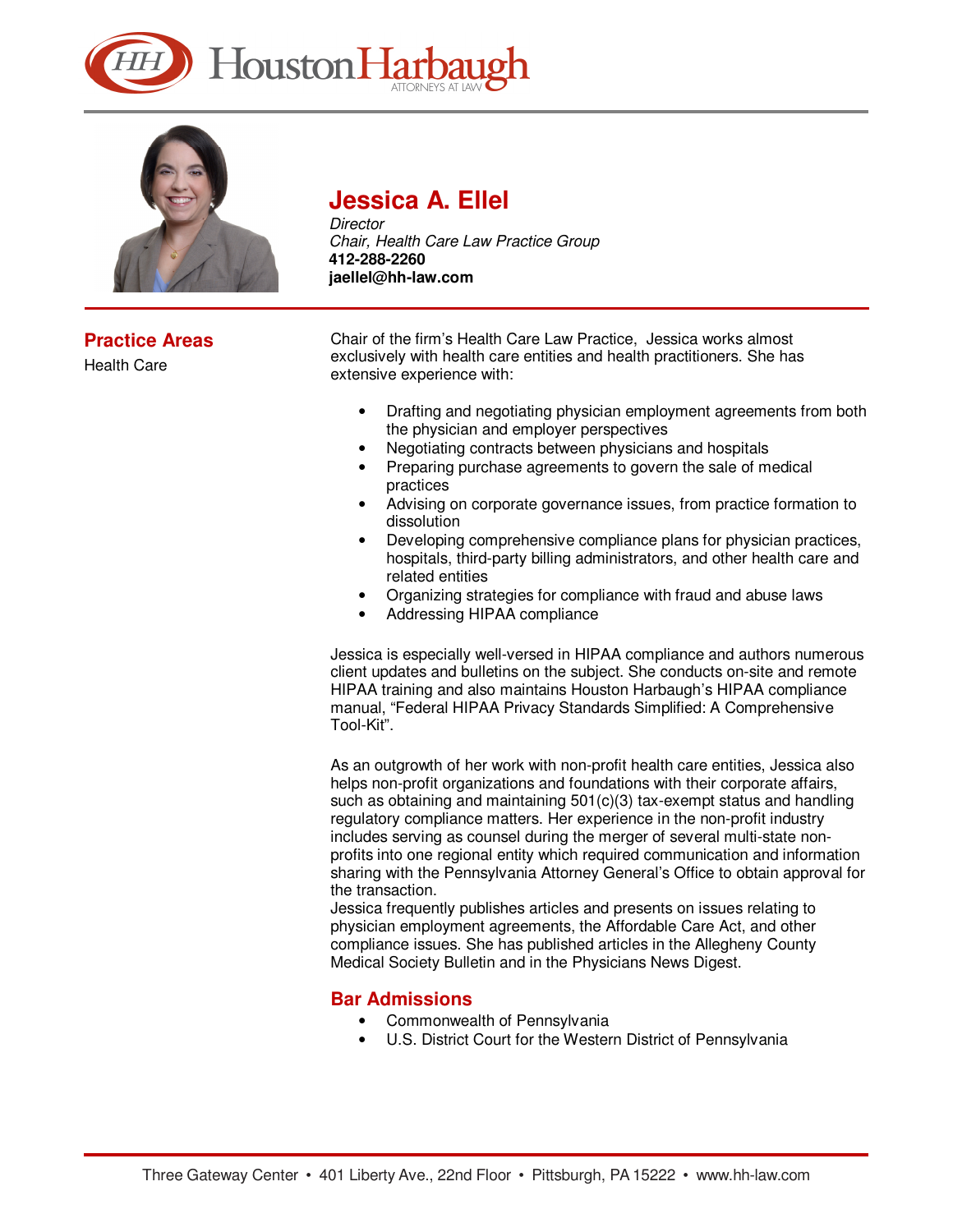

#### **Jessica A. Ellel**

**Director 412-288-2260 jaellel@hh-law.com** 

page 2

#### **Education**

- University of Pittsburgh School of Law, J.D. Certification in Health Law, Topics Editor for The Pittsburgh Journal of Technology Law and Policy
- Cornell University, B.S.

#### **Awards/Recognition**

• Pennsylvania Super Lawyers, Rising Stars 2008

### **Professional Affiliations**

- Current Member and Former Executive Council Member, Allegheny County Bar Association's Women in the Law Division
- Current Council Member and Past Chair, Health Law Section of the Allegheny County Bar Association
- Member, National Health Lawyers Association

## **Community Involvement**

- Vice-Chair of the Local Advisory Board for the Western Pennsylvania Division of the Arthritis Foundation, Great Lakes Region
- Magee Women's Research Institute and Foundation Board of Directors (Leadership On Board Participant, 2008-2010)
- Leadership Development Initiative XV, 2007-2008

## **Publications**

- **Physicians Will You Benefit from Tax Reform?** February 2018
- **First Settlement is a Wake-Up Call for Business Associates Working With Health Care Providers** August 2016
- **New CMS Payment Models Imminent** June 2016
- **Rules on Returning Medicare Overpayment Finalized** February 2016
- **Executive Action Amends HIPAA: Allows More Reporting to Criminal Background Check System** January 2016
- **New Year, New Delays for ACA Reporting Requirements (coauthor)** January 2015
- **New DOJ Compliance Counsel Underscores Need for Compliance Plans** November 2015
- **Security Risk Analysis is Key to Passing Healthcare Audits** November 2015
- **Audit Awareness: What you need to know if you are using EHR** Allegheny County Medical Society Bulletin – August 2014
- **Final Omnibus Rule: What You Need to do to Ensure Continued HIPAA Compliance** August 2013
- **New HIPAA Rule Bring Changes to Breach Notification Rules**  Western Pennsylvania Healthcare News - March 2013
- **CMS Publishes Final Rules for Stage 2 Meaningful Use** September 2012